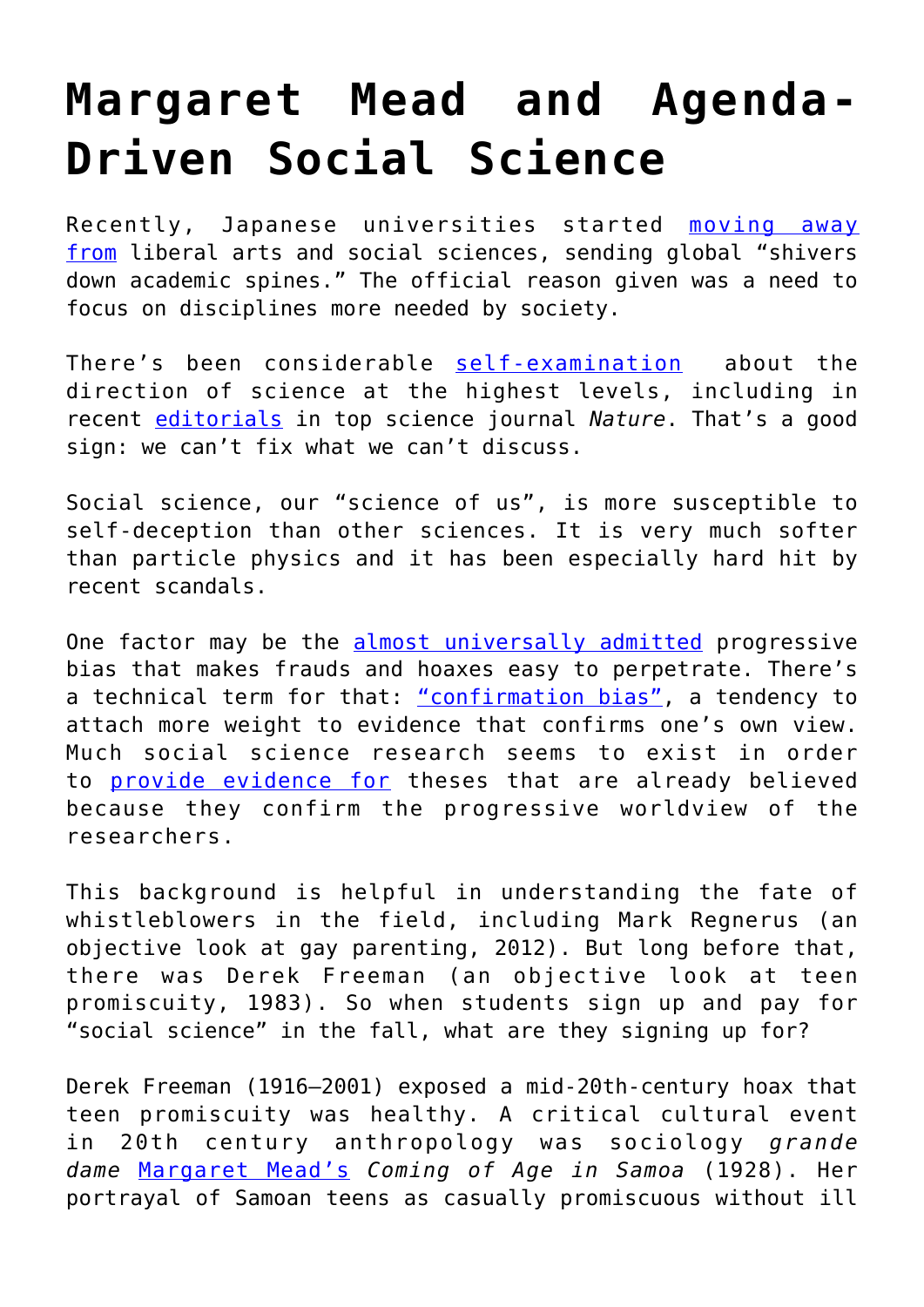consequences launched Mead (1901–1978) as one of the foremost anthropologists [worldwide.](http://faculty.usfsp.edu/jsokolov/314mead1.htm)

She was quoted everywhere. Few wondered if the story was accurate. It was just too good. As a much later anthropologist [put it](https://www.questia.com/library/96334223/not-even-wrong-margaret-mead-derek-freeman-and),

*Occasionally a message carried by the media finds an audience so eager to receive it that it is willing to suspend all critical judgment and adopt the message as its own. So it was with Margaret Mead's celebrated "Coming of Age in Samoa."*

In 1983, Mead's once-colleague [Derek Freeman,](http://www.nytimes.com/2001/08/05/world/derek-freeman-who-challenged-margaret-mead-on-samoa-dies-at-84.html) also considered a Samoan culture expert, published his own study, *Margaret Mead and Samoa: The Making and Unmaking of an Anthropological Myth*. Freeman was pretty sure that Mead could not have observed in 1925 and 1926 what she published in 1928.

Freeman and other later researchers found [much to doubt](http://faculty.usfsp.edu/jsokolov/314mead1.htm) about Mead's claims of a guilt-free sexual idyll in the South Seas, where a girl "thrusts virtuosity away from her as she thrusts away from her every other sort of responsibility with the invariable comment, "Laititi a'u" ("I am but young"). All of her interest is expended on clandestine sex adventures…"

He found that Mead's Samoa was largely a work of the imagination. Teen sex life was in fact fairly restricted and offenders were punished. Restrictions for girls [included](http://faculty.usfsp.edu/jsokolov/314mead1.htm) age, family social status, and "whether or not the girl lives in the pastor's house." He could not support Mead's claim that Christianity was a thin veneer, "without reverence or real need." Her own field notes sometimes contradicted her widely publicized claims. It didn't help that the 1920s in American Samoa were not idyllic but comparatively violent.

Freeman soon found himself encircled by academic enemies, so much so that the controversy became the subject of a satirical play, *Heretic*, by the Australian playwright David Williamson, who found it ironic that "Their treatment of Derek was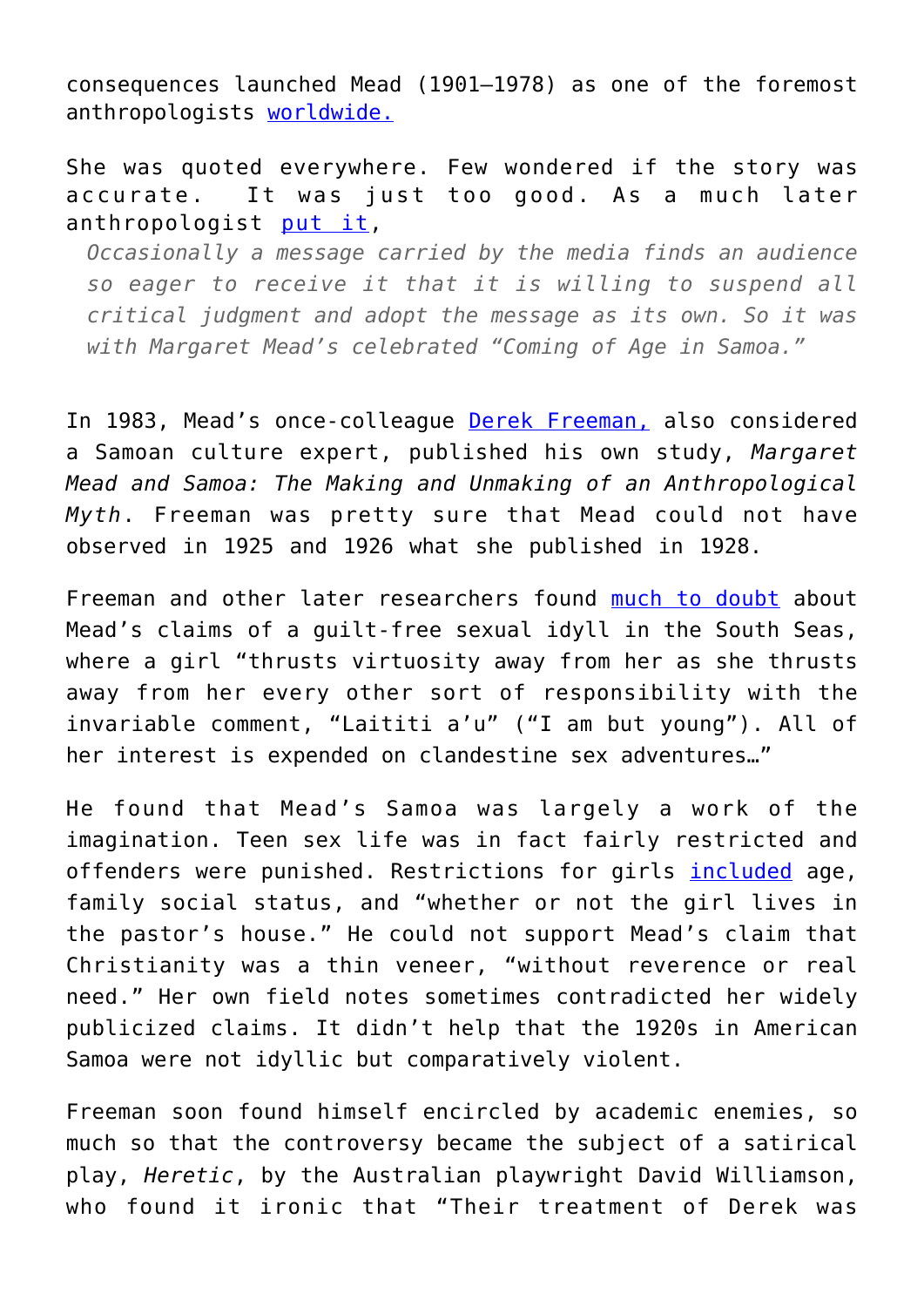identical to the treatment a chimpanzee troupe gives to one of its outcasts."

Anthropologist Martin Orans, also a Samoa researcher, used Mead's actual field notes for his 1983 book *Not Even Wrong* which acknowledged, "The greatest fault lies with those of us like myself who understood the requirements of science, but both failed to point out the deficiencies of Mead's work and tacitly supported such enterprise by repeatedly assigning it to students."

One scholar of the controversy [concluded,](http://faculty.usfsp.edu/jsokolov/314mead1.htm) with cogency and charity,

*Facts aside, when different individuals view the same picture, it is not uncommon to have two interpretations. Everything is not purely black and white, with the dividing line clearly and indisputably drawn. Maybe Mead was duped, maybe she was not. Both perspectives exist within her work, imperfect as it is. This is the only defense of Mead that I can give. I will not give her an excuse.*

It's sobering to recall Mead's inspirational quote (a staple of such collections): "Never doubt that a small group of thoughtful, committed citizens can change the world; indeed, it is the only thing that ever does.". Yes, for worse as well as for better, but especially when many are eager to credit a convenient falsehood.

And some defend her today, as Alice Dreger did in [The Atlantic](http://www.theatlantic.com/health/archive/2013/02/sex-lies-and-separating-science-from-ideology/273169/) in an article titled "Sex, Lies, and Separating Science From Ideology":

*Some background: In her popular 1928 book, Coming of Age in Samoa, Mead presented Samoan culture as a social system that, without much fuss, allowed many adolescents to fool around before marriage. Contemporary scholars of Mead's work agree that, in her presentation of Samoa to American readers, Mead*